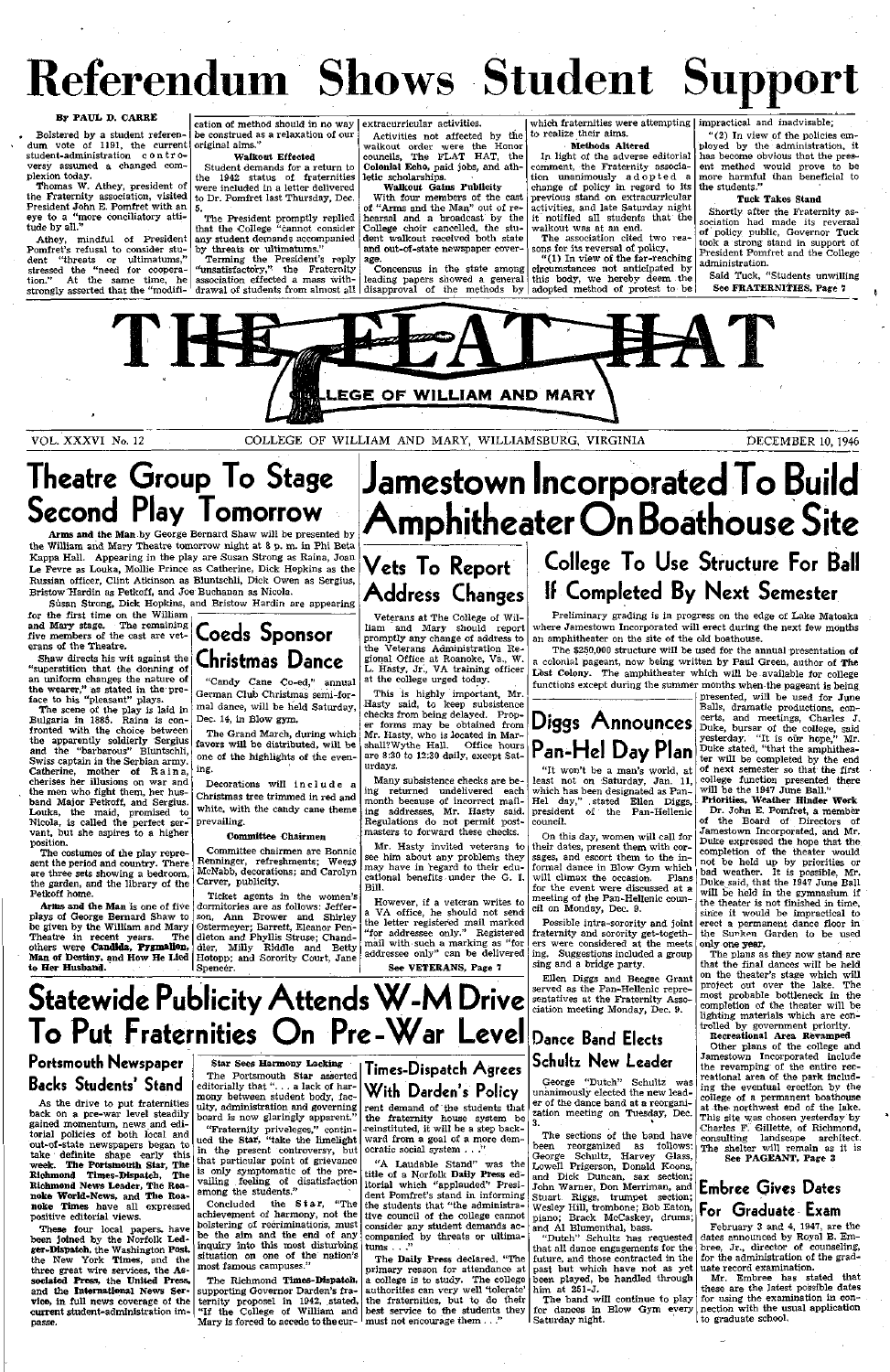### THE FLAT HAT

| IANE E. SPENCER <b>Example 2008</b> News Editor                           |  |
|---------------------------------------------------------------------------|--|
| BUD JONES <b>Example 2018</b> Make-up Editor                              |  |
|                                                                           |  |
|                                                                           |  |
| LORABETH MOORE                                                            |  |
| LOU BAILEY _______________________________Circulation Manager             |  |
|                                                                           |  |
|                                                                           |  |
| A weekly newspaper published by the students at the College of            |  |
| William and Mary every Tuesday of the college year except during          |  |
| vacations. Entered as second class mail at the post office in Williams-   |  |
| burg, Virginia. Subscription: \$3.00 per year; \$1.50 per semester, post- |  |
| paid. Advertisements: 40c per column inch: classified, 2c per word,       |  |

The Fraternity association and the student government representatives who participated in the decision on Saturday deserve our wholehearted congratulation for a wise reversal of method while retaining their original policy. Although the original action was ill-considered, it speaks well for the association that it corrected its error before too much harm had been done, and turned the problem, which is of interest to all the students, over to their real representatives. WILL THE ASSEMBLY BUNGLE THE IOB ?

minimum 20c. Address Box 637, Williamsburg, Virginia.

### **Carter Takes Time Out For Movie From**

**After The Furor • •** 

On the other side of the question, the Administration has several alternative attitudes: paternal benevolence, paternal anger, or fraternal understanding. Admittedly, there probably was no other answer for Dr. Pomfret to "demands accompanied by threats or ultimatums." But now that threats have been cleared away, it is to be hoped that Dr. Pomfret will toss out anger in his consideration of the problem and meet the students halfway, not on the level of a gift-dispensing parent, but as a near equal—at one with the students in the consideration of the welfare of William and Mary.

### DRY-ROT IN THE STUDENT BODY

Now, while the Fraternity group, having stirred up the question, will continue to conduct research and to work, the real action must come from the Student Assembly. This is a stroke of luck for the Assembly: in one fell swoop it can help the college immeasurably and redeem itself from its reputation for wordy inactivity. To bring the students and the administration together and, then to accomplish the student aims will be an enormous job. It will take stamina and drive and *thinking*, three things the Assemblymen, by and large, have not him. There are two other sisters so she dies.) displayed this year. These duly-elected representatives are all intelligent people; they must come through now and prove that, whether **Pritchard Takes Easy Way Out:**  the elections were a "popularity contest" or not, the Assemblymen can do the job they were elected for.

#### ADMINISTRATIVE HEAD-PATTING

Some comment has been made that the cause of student apathy is administrative apathy, and vice-versa. It must stop somewhere. If the students can get up on their hind legs (they did) and stay up (they can), the issue cannot die the lagging death that is feared for it. BETWEEN GROSS NEGLECT AND ENTHUSIASM

As usual, therefore, there are points for both sides. And the attempt of the Fraternity association, and now the Student Assembly, to bring the whole problem squarely out in the open, must be considered in this light.

It is a good thing. It is a necessary thing. It had to occur before William and Mary could return to its pre-war eminence. We know that the students will strike some snags, that they will find themselves wrong and unjustified in a good half of their "gripes." But in the last 150 years with regard they are not all wrong. The basic need, as we move on through the maze to the solution of the problem, is that each faction—the students and the administration—stand ready to say, "We were wrong," when it is proven so; and then to do its utmost for the one thing whose value to each group cannot be questioned—the good and the honor of William and Mary. N. L. E.

The real danger now, which neither the Student Assembly nor President Pomfret and the other members of the administration can do anything about, is that student interest may flag, now that some feel that "backing down" was involved in abandoning the "student strike." Excellent publicity work by the Fraternity men Sunday night and a psychologically w.ell-timed secret vote yesterday may have obviated that no opinions. Besides, it's really **olution will be considerate to pick**  more to think of than love. He possibility.

Nothing can be done if the student body does not continue to feel strongly concerned in the matter. Basically, that has been the problem in student government from the beginning. That is why this enormous action had to be initiated by a group of people who were our 600 words this week thinking ceeded in spoiling another trip. because we want to see Miss vitally interested, rather than by the Student Assembly which was infected by the dry-rot in the student.body.

**William And Mary-Go-Round**  studios in London and for all practical purposes, it should have been left in the can. Although a couple of British favorites appeared in the movie . . . Phyllis Calvert and James Mason .. . it didn't help very much. As far as we could ascertain the movie had no plot. . . just one of those affairs and episodes that could continue forever. But the nine o clock crowd gets impatient so they turn on the lights announcing the show is over . . . "please leave, others are waiting."

As to the point of disagreement itself, the administration's "apathy" or inactivity is positively the basis. An overwhelming majority of the students, shown by the referendum yesterday, believe that **Letters To The Editor**  this disinterest exists. Probably, therefore, somewhere between gross neglect and enthusiasm lies the administration's policy.

Mason, in a typical role, turns to drink and the front of an auto-(After having been

"They Were Sisters," made its home that resounds with the pat- sert the ranks. They can t take appearance last Sunday at the ter of little feet, etc., and the other off yet though . . . it's too early local cinema. This dynamic film who doesn't know exactly what in the movie and the audience emanated from the Gainsborough she wants except a lot of attention might not appreciate such things. ters are opposed to the love affair sister has had enough so he pulls of their other sister and Mason. up stakes and gets a divorce. The ment shifts to 1937. . Thank good-she is startled at first, but replies, Mason's children don't care too" The husband of the oscillating classic dialogue for this scene ran something like this: when he announces he is getting a divorce, simply, "I enjoyed having you about." He is last seen heading for America. (Everything is sent here it seems . . . though the picture must have been smuggled into this country.)

Their only child is sent to Miss Calvert, who wanted children in the first place, and she is joined shortly after by Mason's offspring. Miss, Calvert and her husband, who is an understanding soul, take in the whole group and as they enter the house, someone on the screen utters, "God's in his heaven,<br>all's right with the world." The

could be present at the meetings of the General Co-operative commit-have been published in The FLAT tee of which he is the nominal chairman and there participate in the HAT during the past few years. unified discussions of student problems, which, after all, amount to the college's problems.

### SCORE ON BOTH SIDES

 $\blacksquare$ 

The moral of this movie seemed to be that if you get married and want children . . . sweat it out for send you theirs.

Probably the change in administrative policy between the time the men left in '42 and the time they returned would have been accepted with equanimity if the students had all watched a gradual switch from men for generations. a "country-club" atmosphere to a more sedate and studious one. But the men were off at war. When they returned, things had changed "behind their backs," the administration was overworked and not quite cognizant of all that concerned the student body, and the students (mostly women) were so accustomed to the "c'est le guerre" excuse that they failed to realize that times had changed again.

**the largest advertisers are con-**throughout every battle. We some-you think you think for you may **cerned, because we're sure that**  times think that when all of Wil-not believe what you think you **cigarette sales went up a thousand**  liam and Mary's shortcomings are think—and, for goodness sake, per cent in the Burg last week .... remedied to the satisfaction of don't say or do anything."

prevent us from carrying on as opinionize, that we think Mr. day comes, we resign. It seems scheduled: 1) we haven't done Lewis was smart to follow William to us that Sir Christopher must any further investigation and 2) and Mary's lead in ending his have had just such storms as these thing. After the mind changing much more an influence in nation-phet—or maybe he was acquainted we've gone through during the al affairs than we had given it past week, we're not sure that credit for. But we were a little there's anything we really believe upset that the Richmond papers standing outside the Greeks with that couldn't be refuted in a few never broke down and gave us a walkout. His action proved to us that William and Mary is really

#### **A Rose** ... .

One of the greatest stinkeroos . . . one who takes life a little ever to come to Williamsburg, more seriously and wants a happy much for him and one by one deand young blood. These two sis-The result is Mason marries her anyway.

> For some time now, in fact since efits due assistant, associate and instructors and forgetting the bensuffered so in personnel? In fact why, have all the departments had Why has so much trouble keeping staffed?

The question is this: there been such a marked turnover in the employment of members of the faculty? Other questions along this same line follow. Aren't the professors receiving adequate pay? Is it the College's fault or is the trouble with the state and its educational appropriation? What could be the reason for faculty dissatisfaction? Pay or administration politics? Why is the

Shortly thereafter, the time eleness we didn't have to watch the intervening years go by! At any rate .. . it turns out that all three sisters are married with Mason and his wife turning out the best score . . . three children. Miss Calvert, who wanted children, placed third with none and the other sister had a daughter.

#### **E-E-E-E-E-E**

The story . . . for lack of a better name *•. . .* begins in London in 1919. Amidst all of the Joe Col-out to be a domineering sort of lege atmosphere and the latest in- person who slowly drives his wife terpretation of terpischore performed at a night club, James Mason plays the part of a young humiliated daily for 28 years, his all's right with the world." The. Lochinvar who can sling a line wife decides she has had it and picture ends. with the best of them. He meets dashes out of the house like the some innocent, sweet thing who number two man in Gang Busters. just can't resist his irresistable Seconds later she is hit by a car charms. So she falls in love with causing her great mental strain 28 years and all the neighbors will

The administration, faced with a practically impossible housing job this fall, got it done—and done better than in most other colleges throughout the country. It is undertaking the big jobs of dorm build-To the Editor: ing and June Ball presentation with a will. But there is a lack of close contact with the little things which, all combined, make the of the letters from students, with it ourselves plainly states what are not willing to live under this collective student blood boil. It is our wish that President Pomfret regard to the Honor System, which

mobiles this week in continuation **and no-dose.**  of our investigation but two things

even if we had we'd be foolish to stick our necks out and say anyminutes by someone else. So, for front page story. the first time in history, we have a lot easier to have no opinions **a time when. Dr. Pomfret is out**  because then we don't have to defend them.

**Furthermore, we had hoped. to be spared the ordeal of writing that our space in the paper would We're afraid that pretty soon, it Hunt's GBS production this week come out as "Patronize our advertiser" squares. Of course that is as far as the PO. unnecessary advice where two of** 

**No Opinions Mean Less Trouble**  We planned to write about auto-**along with pheno-barbital, codine,**  everyone, someone will find fault

> **Anyone planning to foster a revof town just to conform to custom. The last time the students had a mass meeting, the president was in Atlanta and this time we suc-**

But allow us to comment, not college buildings. But when that with the patriarch of **American**  in mind when he designed those thick walls. Maybe he was a prowith some college students.

**will be risky for him to sojourn and hear Pappy's gang next week. We're really sort of glad we don't have to be martyrs anymore** 

The Wren building stands serene the advice to all, "Be careful what We end this piece of filler with

We saw Botty Saturday night a mournful expression. He didn't say much but we knew he was angry because his chillun had was playing second fiddle to the demon revolution. The full moon didn't even help matters.

# **Honor Code Changes Unwarranted**

I have been amazed at some

A recent one (published in the issue of November 12 and signed "Jim Ward") shows an astonishing Jack of comprehension of the Honor System as it has been understood by William and Mary

The writer of this recent letter refers to the fact that there have been many changes in the Constitution of the United States since To the Editor, it was first adopted but no changes in the Honor System. It is true that there have been changes in the Constitution, but it is not true that we .have changed our ideas on the fundamental principles of right and wrong upon which this nation was founded. Neither is it true that our notions (at least those of most of us) have changed to the fundemental precepts of honesty as embodied in the Honor System-

will or is it one involving pres-missal from the college. It seems sure?". Certainly the catalogue obvious then that students who is expected of each student under code should not enter William and the Honor System, and it further

points out that each student upon matriculation must sign a state-make one wonder, not whether we ment to the effect that he under-should change the Honor System, stands the Honor System and also but whether we should not change that he understands that any in-our student body (or at least parts fraction of the Honor Code is of it). punishable by dishonorable dis-

Mary.

Letters like the one referred to

The writer of the recent letter asks the question as to whether the acceptance of the Honor Code by the students is "one of free College seemingly stocking up on

Amos R. Koontz, 1910



early this fall, a question has been full professors? Why have the in my mind which bothers me a English and biology departments great deal. I hope some one can answer it satisfactorily.

> I'm honestly worried. Is William and Mary going to be known for a changing, unstable faculty? The calibre of our faculty can make or break our school's prestige. Is it fair to put the whole load on a few faithful professors who don't choose to leave for their own personal reasons? What **are some** of the answers?

> > Bobette Steely Cook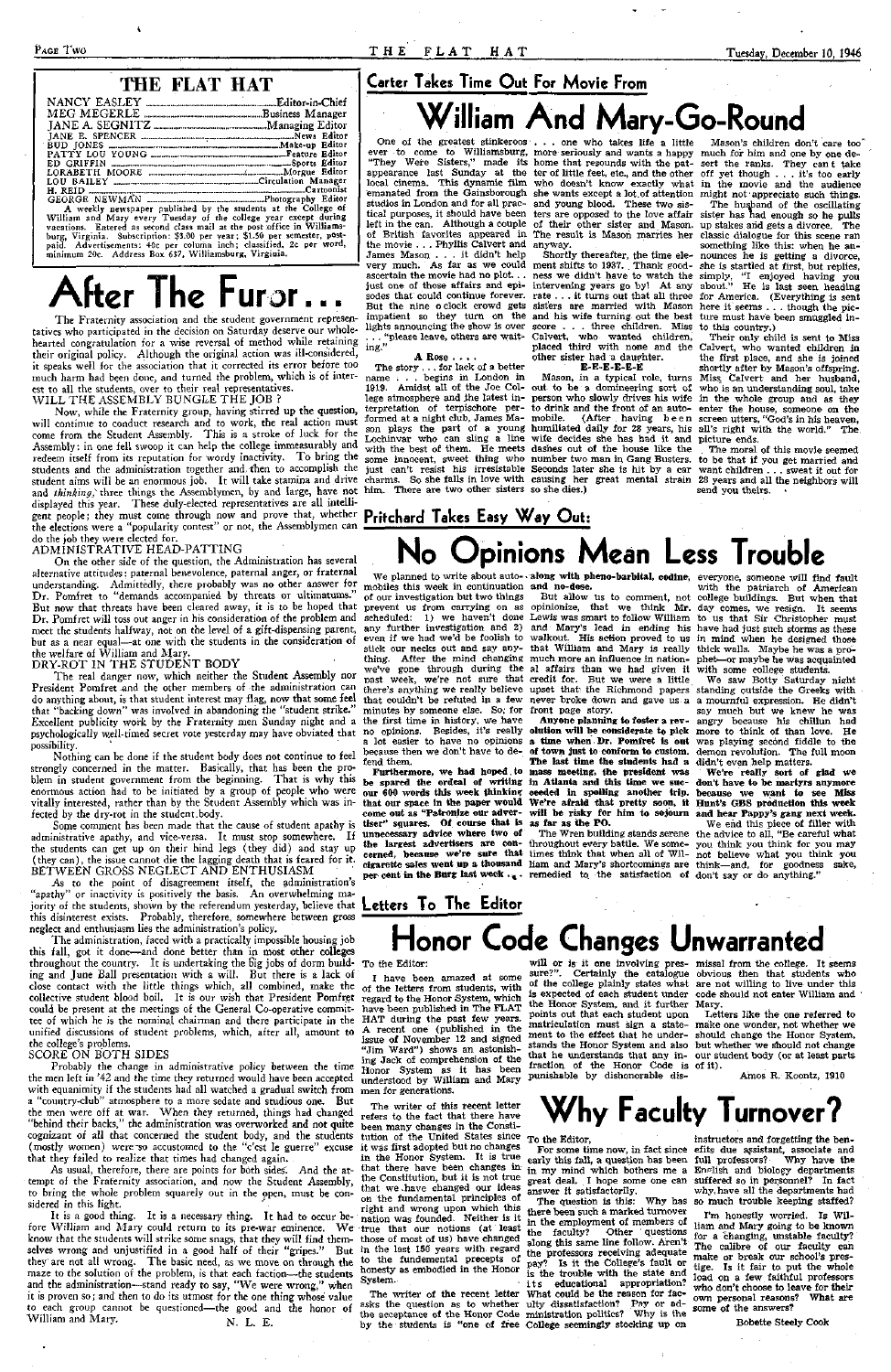### **Echo Office To Open For Picture Payments**

Dennis Wine, business manager of the **Colonial Echo,** has announced that the Colonial Echo office will be open Wednesday, Dec. 11, and Thursday, Dec. 12, from 2 to 4 p. m. for the purpose of collecting the balance which is due on the student's pictures.

WHEN YOU WANT A GOOD HAIRCUT SEE Us

"I would like to remind all those who are still in account to us that no one will be able to receive his **Colonial Echo** until the amount is paid in full," Dennis stated.

**NATIONAL BARBER SHO P (Over A. & P.) DUKE OF GLOUCESTER** 



"Twenty-nine adorable little kids, just as cute as bugs ears," says Jerry Willyard in describing her student teaching at Matthew Whaley. Jerry teaches the second grade in a general course in "reading 'riting and 'rithmetic." Jerry added with a smile that she plans to have teaching a co-profession with marriage. She is being married in August, and "That seems to be the main thing on my mind," Miss Willyard remarked apologetically.

CASEY'S, INC. *-/eninAtua Chopping Center '* WILLIAMSBURG.VIRGINU

now with possible additions being | eant, which he said would include built at a later date, and a larger music, dancing, pantomine, **and all**  picnic area will surround it.

The theater itself will probably seat 2500 people, Colonel Charles Borland, general manager of Jamestown Incorporated, said yesterday. Preliminary sketches by Charles M. Major, college architect, show the theater in bowl shape with a colonade encircling its upper edge. The stage, which will be  $118 \times 60$  feet, will have a proscenium of 70 feet and from its wings will branch dressing and prop rooms on both sides.

Continuing in this train of thought, Jerry emphatically stated that "any sky with a full moon has its advantages."

A native of Ohio, Jerry "put in a plug" for home town, Wadsworth, saying that Wadsworth is the city of matches, but she implied that "anyone would know that." She is all for the mid-west, but,condescendingly, agreed that she likes the South. "I've plways had a bent for travelling," she **See WILLYARD, Page 7** 



**CHAIRMAN of the Judicial Committee, Jerry Willyard plans wedding in August.** 

*Standing* — a gilt-edged jersey cut by Carlye, the bands of gold leather pinked and narrowed to keep within Junior bounds. Sizes 7 to 15. *On the sofa* — a pastel wool jersey for a bride, the gay basque sewn with garlands and flowers of appliqued lace. Carlye, St. Louis. Sizes 7 to 15.

## **Jamestown Pageant**

*{Continued from Page i)* 

Unusual Lighting- Planned The spotlighting of the stage will be effected from towers placed on either side of the audience at the ends of the colonade. If present plans are carried out, the foot paths which will lead to the theater will be lighted articicially from library have been placed on exthe ground in what the projects' planners call the most magnificent lighting plan of its kind.

A Pulitzer Prize winner, Mr. Green has been doing extensive research in the William and Mary library on his yet unnamed play and he will continue his research in the Congressional Library and the Historical Archives in Richmond. Commenting on the pag-

## **McAIister Issues Rule Amendments**

A complete list of proposed amendments to the Southern Conference by-laws was released by D . S. McAIister, of The Citadel, secretary of the conference. The annual conference meeting will be held in Charleston, S. C, on Friday and Saturday.

Included among the amendments was VPI's suggestion that spring football drills be limited to six weeks and that the fall practices would not begin before September 1. Formerly practice did not start before the first of September, but last year a special amendment was passed to have the pre-season work begin on August 15, because so many veterans had returned.

Other proposed amendments include a suggestion by Wake Forest officials of a repeal rule pertaining to the eligibility of students in the armed forces and an amendment whereby participation of veterans in intercollegiate sports would not exceed four years at the same institution.

phases of the drama, Mr. Green said yesterday that this is the most extensive work he has undertaken.

#### College Provides Land

Jamestown Incorporated is an organization . financed totally by subscription. The college is furnishing the land for the theater and the two organizations are cooperating in an effort to make the amphitheater the most beautiful outdoor theater in the world, Dr. Pomfret and Mr. Green said.

## **Librarians Present Rare Book Display**

Valuable volumes from the rare book collection of the college hibit in the front reading room to portray the life and achievement of 17th century England.

Compiled and arranged by the library staff, the exhibit is designed to illustrate all phases of intellectual activity during the period under scrutiny. It includes copies of the first edition of Newton's Principia, the 1624 edition of Captain John Smith's **General**  History of Virginia, the first issue of the King James or Authorized Version of the Bible, a reprint of the Fourth Shakespearean Folio, and early editions of other great books identified with that age.

Aside from two or three items, all of the books on display were printed during the 17th cetury. The exhibit will remain in the show-cases until after the Christmas holidays.







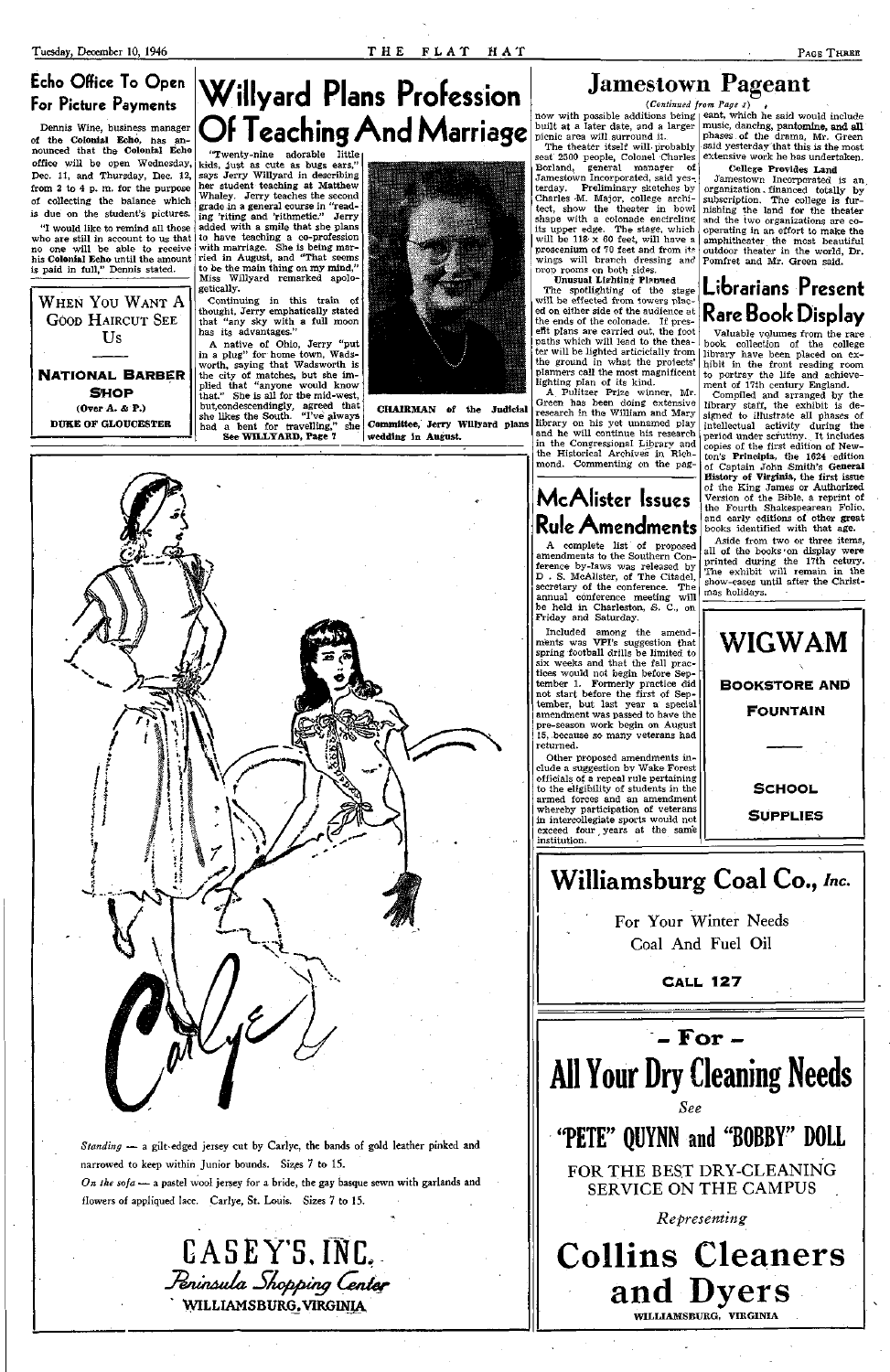# **Bot-E-Talk**

Lights have returned to campus, a pleasant aroma arises from the fields in front of Barrett, and yet, wedding bells, pinnings, and general courtin' goes on with a vengence. **Epidemic strikes Wil**liam and Mary: Wedding bells ring for: Mary Lou Sagnette 'n Bob Steckroth. Frank Beale and Pat Martin, Mr. Hasty, Mr. Leonard; and Mr. Towle (she for the first and he for the third, **a la Time.)** Sigma **Rho Dance:** E. J. Spears 'n "Denny" Mills, Mike Mikula 'n Adelaide Tyree, Frank O'Pella 'n Ginny Pathenis, Doug Smith 'n Jessie Wilkins. **Pinned and repinned:** Lucy Buran wearing Bill DeNault's S. A. E. pin; and Bonnie Wolfgram agajn with Robert Stanley Hudgins S. A. E. pin. **What's true today ain't necessarily true tomorrow:** Betty Kah with Eddie King, Pat Macken and Bill .Lowe, Betsy Devol and Bill Heffner, Sue Hines and Tommy Korczowski, Ruth Maroney with Marshall Butt, Sarah Fowlkes and Bren Macken, Patty Lou Young and Chris Morgan. **Eligibles:**  George Vaughan-5' 11", brown hair, hazel eyes; Jack Hite-6', dark hair, brown eyes; Buddy LexfootbaU star, vivid sense of humor; Bill Smith- of tennis fame, tall, blonde curly hair, blue eyes, deevine tan. Botty.

> **H. LAPIDOW TAILOR ALL KINDS OF ALTERATIONS WORK GUARANTEED also SUITS MADE TO MEASUR E**

CHRISTMAS SPECIAL

ON **STUDENTS GIFT PORTRAITS** 

**vonDubell Phone 247 Opposite Brown Hall** 

### **P E N N' S**  Exclusive reather  $\text{Gross}$  I  $\mathbb{E}$  ,  $\mathbb{E}$ Everything For Your Travelling

WILLIAMSBURG



## **Phi Bete Initiates 17 New Members**

Members - elect an d faculty members of Phi Beta Kappa met in the Apollo room at 4:30 p. m. on Thursday, Dec. 5, at which time the new members were initiated by A. Pelzer Wagener. They were given their Phi Beta Kappa keys by Dr. John E. Pomfret.

. Undergraduate members initiated were India Bitts Boozer, Betty Borenstein, Frances Isbell, June Haller, Mary Alice Mangels, Sumner Rand, Howard Shaw, Richard Quynn, James Riley, Helen Staples, Harry Stinson, Evelyn Stryker and Marilyn.Woodberry. Dr. Mary Beverly Ruffin, '23, was initiated as an alumna member. Thomas Ingram, Fanny Robinson Lee and Beverly West Lewis, all of the class of '46, were initiated

### **Alumni To Start Fund Collections**

The Association of Alumni will begin its annual drive for contributions to the Charter Day Gifts Fund on Dec. 15. The fund was inaugurated two years ago to esmaugurateu two years ago to es-<br>tablish scholarships in memory of those street sings in memory or those alumni who gave their lives in the war. This year the fund has been broadened to cover contributions to the Library, as a supplement to their book-purchasing budget, and to the Chancellor's Fund, a fund establishing distinguished professorships and providing a means for faculty members to engage in research.



Contributions will **come** from alumni of the College, and the total amount will be presented to President John E. Pomfret on the 254th Charter Day, Feb. 8, **1947.** 

**LUGGAGE AND TRUNKS Handbags, Costume Jewelry, Wallets, Radios, Cigarette Cases** 



PENN'S -- 3110 WASHINGTON AVE., NEWPORT NEWS, VA.

WE cordially invite you

to visit us

**BOZARTH OF WILLIAMSBURG** 

**FRANCIS STREET** 

**GIFTS** 

*AAAAAAAAAAAAAAAAAAAAA* 

*We Are Now Featuring CHRISTMAS GIFTS* 

**OPEN EVENINGS UNTIL CHRISTMAS**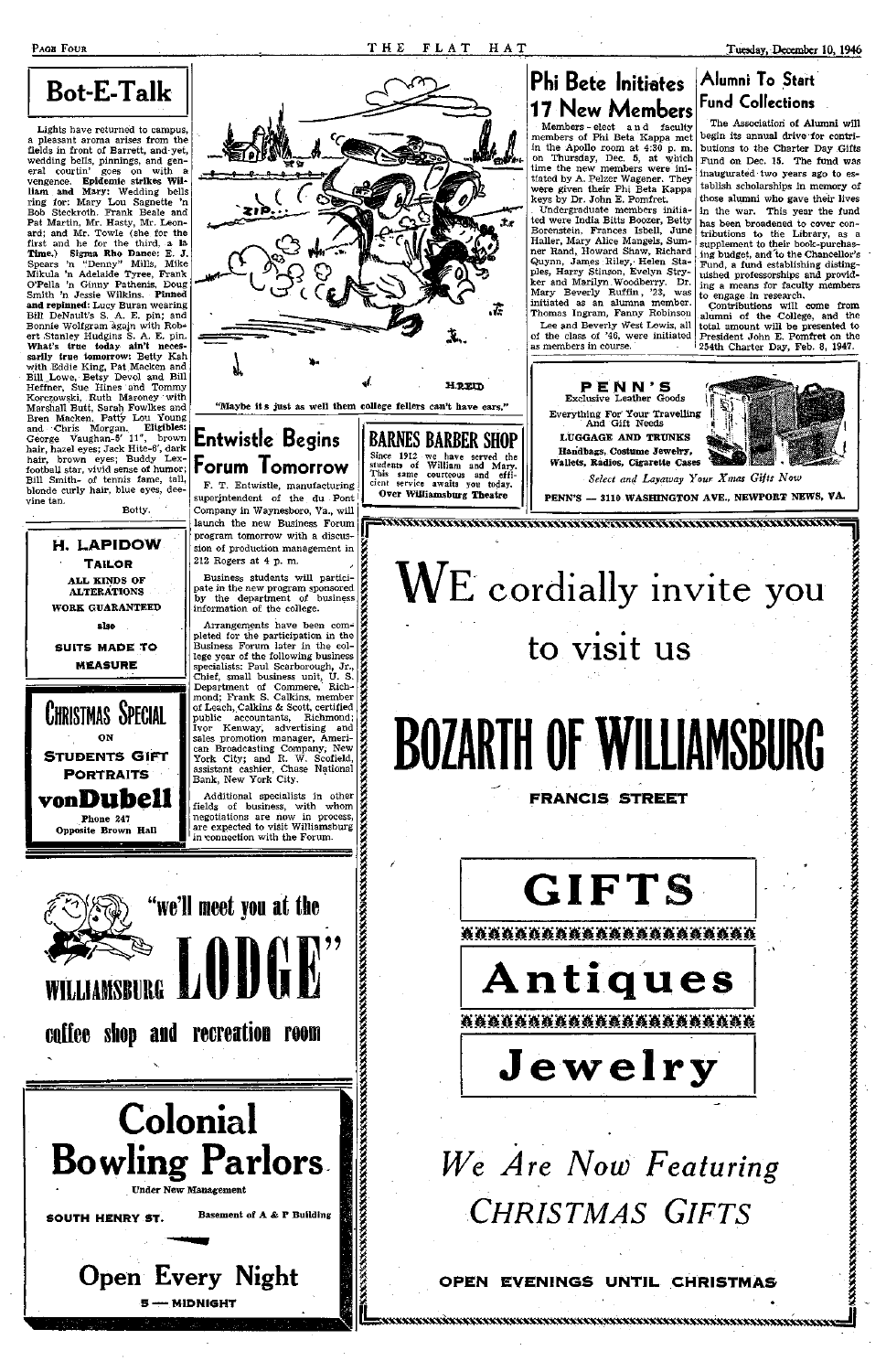Indians Face Gamp Lee and American

# Tri-Color Defeats Fliers In Court Opener, 66-34

William and Mary's hoopsters opened their season with a 66-34 win over the Langley Field "Invaders" Saturday night at the losers' gym.

Starting for the Gallaghermen were Johnny Jorgensen, Charlie Teach, Chet Giermak, Charlie Sokol, and Johnny Green. Utilizing a man-to-man defense, and a single-bucket, slow breaking offense, the Indians showed a surprising amount of unity for so early in the season. Their shooting was accurate and defense **was** tight.

Jorgensen, DePaul ace, took front and center in the scoring column with a total of twenty points. Magdzack, who saw only spot action, followed with eleven. Amlin, also scoring eleven, led the Fliers.

William and Mary took the tapoff and Green opened the game's scoring. with a set shot. The Invaders then went ahead for the only time in the game. Amlin, fouled while sinking a lay up, connected on his free throw. In rapid-fire succession Sokol dropped in a lay up, Giermak scored on a hook shot, Jorgensen popped in a one hander, Sokol followed with a long set, and Jorgensen

Conference gridders who made honorable mention: norable mention:<br>Ends: Chip Clark, Clemson; Bill Holley, and Hank Blanc from last

Chipley, Washington and Lee; Bob Chipley, Washington and Lee; Bob year's aggregation. Building new<br>Carter, South Carolina; Kelley teams, though, is Gallagher's

came back with two baskets to make the score 14-3 and the contest a shambles. The Invaders interrupted this drive with a spurt of their own which accounted for the grand<br>total of three points. A charity total of three points. toss by Henry and a lay up by Griffith, who was standing all alone under the basket, garnered

the points. When the Big Green had amassed a lead of 21-11, Magdziak came in to replace Jorgensen. Although he showed signs of lack of practice he displayed the ability that put him on the All-Conferenec team last year. Sparked by Magdhanders near the end of the half, of 1943. the Tri-Color left the count at in-

Marking the fourth William and Mary player to participate in the annual Blue-Grey game at Birmingham, Ala., Mel Wright senior tackle, has accepted **a** bid to play in the classic which will be staged on Dec. 28 in the Crampton Bowl this year.

termission with a 33-14 lead. **See LANGLEY FIELD,** Page **6** 

### **Knox Ramsey Wins Berth On AP Team**

Knox Ramsey, William and Mary's stellar guard, received a third-string berth on the 1946 Associated Press All-American squad which was released last Wednesday.

Three other Indians, Bob Steckroth, Tommy Korczowski and Jack Cloud, received honorable mention.

ziak, who dropped in three one called into service in the early part In '42, Wright was a sophomore starter against Navy, and having been shifted to tackle, was one of the most steady linemen in the Indian front wall. Wright was

Bryant Meeks, South Carolina's terrific center, won the highest honor accorded to a Southern Conference school as he was named to the second team. Charlie Justice, North Carolina tailback, was placed on the third team.

Mote, Duke; Tom Wham, Furman; Henry Walker, Clemson, and Red Wilson, South Carolina.

Tackles: Al DeRogatis, Duke; Dom Fusci, South Carolina, and John Maskas, Virginia Tech.

Guards: Norman Doyle, South Carolina; Emil Fritz, Jr., Maryland; Frank Gillespie, Clemson; Bill Henderson, Citadel; Bob Leonetti, Wake Forest; Bill Millner, Duke; Max Walker, South Carolina,' and Bernard Watts, North Carolina State.

Centers: Lockwood Frizzell, Virginia; Chan Highsmith, North Carolina, and Ralph Jenkins, Clemson.

Getters, Vets Dorm, and Smart Boys are tied for the lead with a record of five wins and one loss.

Backs: Rock Brinkley, Wake Forest; George Clark, Duke; Earl Dunham, South Carolina; Robert Gage, Clemson; Red Harrison, South Carolina; Jim Hunnicutt, South Carolina; Gerald Leverman, Clemson; Leo Long, Duke; Buddy Mulligan, Duke; Tommy Mont, Maryland; Nick Scrinty, Wake Forest; Bo Sacrinity, Wake Forest; Howard Turner, North Carolina State and Bob Thomason, Virginia Military.



A trio of Wright's teammates on the famous '42 squad have played in the North-South affair in years previous, Harvey Johnson, a fullback, and Buster Ramsey, a guard, both were honored that year, while Doc Holloway, guard and co-captain of last season's Tri-Color, saw service in the Grey uniform in 1945.

Wright entered William and Mary in 1941, playing on the high powered freshman squad as an end with such notables as Ralph Sazio, Bob Steckroth, Buddy Hubard, Marv Graham and Herb Poplinger:

In the capacity of navigator on a B-17, Wright completed 58 missions over Italy. He received his honorable discharge in the Fall of 1945, and in two days, was enrolled at the college—not only enrolled, but playing in the Indian's opener against Catawba.

Wright, as a representative of the South, will receive a blue and grey leather jacket, and a silver football in addition to having all

Gallagher continued his masterminding on the gridiron, calling plays from the quarterback, spot of the Panthers during the early of having won 51 games, and drop-Thirties. The Wesleyan eleven utilized the single wing type of utilized the single wing type of was one of Gallagher's shining<br>play, and it was here that Galla-pupils, and was the captain of the

 $\overline{\phantom{a}}$ 

4 6

Following his master's degree, earned at Ohio State, Gallagher played professional baseball in the Mid-Atlantic League, stationed at the keystone sack on the Charleroi team. The next year, he broke his leg while playing for a class C eam, Lincoln, of the Nebraska

25

- 12 14 18 19, 20 21 8 11 14 **DECEMBER**  Camp Lee American U. Navy Penn Seton Hall King's Point **JANUARY**  Virginia \*Richmond Roanoke College
- 16 Virginia
- 18 \*Richmond
- 1 **FEBRUARY**
- 3 \*V. P. I. \*Duke

Here Here There There There There

Here There Here There Here Here

There There

- \*N. C. State
- Hampden-Sydney
- Petersburg
- 8 \*George Washington Here There
- 13 \*V. M. I. \*V. P. I.
- 14 15 \*Washington & Lee There
- 21 ^Washington & Lee There Here
- 22 •V. M. I. Here
	- Boston U.
	- **MARCH**
- 1 \*N. C. State . Here indicates Southern Conference opponent.

There

### **Intra murals**

Sigma Alpha Epsilon clinched the championship of the Fraternity League by beating Sigma Rho, the runner ups, 19-18, on Tuesday, December 3.



Since the teams were tied, 18- 18, at the end of regulation time, each side was given four downs, the team gaining more to be awarded one point. Sigma Rho won two games that way earlier in the season, but this time were unable to equal the four yards that SAE advanced the ball.

The contest was tied on the last

play. Culminating a drive that carried all the way from their own goal line, Garland Isaacs of Sigma Rho passed to Ken Schmalenberger in the end zone.

pupils, and was the captain of the make their home on campus. Gallagher is married to the former June McMann, and has one

In the independent division, Go

Playing host to the Camp Lee Travellers on Dec. 12, Coach R. F. Gallagher's Indians will be on their home grounds for **the first time**  of the current budding court season.

### of his expenses paid on the trip. place. Tentative play off dates holidays. They each have one more game to play. However they will all be favored in their remaining contests<br>and, barring upsets, the three will and, barring upsets, the three will end the season deadlocked for first *Dick Gallagher, Ex-Teammate Of McCray,*

The Leemen, playing a rigorous schedule last year, returned to the courts at approximately the same strength this year.

#### **First College Opponent**

American University, invading Williamsburg on Saturday, **will be**  first of the Braves' intercollegiate foes. **The Blue and Gold from** 



During the past two weeks there have been numerous rumors concerning the possibility that Coach Rube McCray might leave William and Mary to take a position at another school.

These stories linked his name with those of various colleges, including Alabama and Cornell. When asked whether or not the reports had any basis in fact, Mc-Cray replied, "I have had several offers from other colleges and have talked with them with the knowledge and permission of the athletic board here." He did not disclose the names of the schools which had contacted him.

It seems very unlikely to us that McCray would consider leaving unless he were offered very excellent inducements. His present contract runs through 1949 and it is not probable that he would give up such a lengthy agreement. For. another thing, most of this season's State championship squad will be back and next year's Southern Conference prospects look bright. Therefore, it seems reasonable to assume that the Tribe mentor will remain here in his double capacity of coach and athletic director.

have been set for December 11 and 12, the winner to meet Sigma Alpha Epsilon for the college championship.

Team entries are being received for the basketball season at the intramural office in Blow Gym. Deadline for applications is Friday, Dec. 20. League games will not start until after the Christmas

*Makes Debut As Varsity Basketball Coach* 

**By H. REID**  Beginning his initial year, of coaching basketball at William and Mary, R. F. — better known as Dick — Gallagher is faced with the task of practically starting from scratch in fielding a team for this year's Tri-Color, having only Holley, and Hank Blanc from last

teams, though, is Gallagher's specialty, as his job of putting William and Mary back on the track and field event map last year will indicate.

A native of Ironton, Ohio, Gallagher attended Kentucky Wesleyan, where he was a forward of note on the basketball team and eventually elected to the captaincy of the quintet. Rube McCray, erstwhile athletic director of William and Mary, was a member of the same team, playing- a mean game at center.

**Sparked Wesleyan Quintet** 

A born leader, Gallagher's floor generalling was largely instrumental in netting the Wesleyans' invitation to the playoffs of the Kentucky Intercollegiate Association for three years' running. Only eight out of 30 teams can be chosen.

gher learned much of the formation that he was later to help cbach

Washington **were the Mason-Dixon**  Conference champions **last year,**  posting an eleven-won **and** twolost record in **conference play,**  scoring **679** points to their opponents' 579. Coach **Stafford Cassell's**  charges, in all probability, will have as strong **a** squad **on the floor**  this year as they **did** last season.

at William and Mary.

State League. After this accident, Gallagher decided to make coaching his lifetime career.

**Coached While On Varsity**  Gallagher had already dene a little coaching at Kentucky Wesleyan. Under the setup there, a senior could coach the freshman sports, and Gallagher succeeded in the roles of both playing varsity ball and coaching the yearlings. His first full time job as mentor, however, was at Pedro, Ohio, from 1931 through the 1933 seasons, where, at a B high school, with none too much material to work with, Gallagher turned out two undefeated football teams in the county league there. In addition to his grid chores Gallagher coached all of the other sports, as well.

From Pedro, Gallagher moved to a Class A high school at Ironton, where he coached all sports for seven years. Football teams under Gallagher amassed the total record ped a mere nine. George MacAfee

1935 Ironton Tiger eleven that copped the state championship title of that season. Again coaching in all sports, Gallagher's teams turned in more than adequate per-

formances.

**Comes To William And Mary**  Carl Voyles, then athletic director at William and Mary, thought well of young Gallagher, and it

wasn't long before Voyles began sending Gallagher things through the mail. The offer to coach at William and Mary sounded good to Gallagher, and so, in 1940, he came to the college as director of intramurals and coach of freshman athletics. The Papooses, the freshman basketball team, of '41 went through the entire court campaign without a single defeat, having 14 scalps hung in the yearling's wigwam.

Leaving for armed service in 1942, Gallagher spent three years in the Navy, where he coached the Gross Isle, Mich., basketball team for two years, the first of which resulted in" a 16-6 season, the last in an overwhelming 21-2 margin. He later coached at Georgia Pre-Flight and at Norfolk.

Returning here in 1945, Gallagher has been a prominent member of the football coaching staff, and built up a formidable track team last year.

"American has **a** fine **club,"**  says Tribe mentor **Dick Gallagher.**  "For instance, **they lost to the City**  College of New **York only by four**  points. This same **City College**  went on to **defeat Idaho later."** 

#### **Past Season Erratic**

Whereas the Eagles **had** a successful >45-'46 campaign, **William**  and Marv, under **the able tutelage**  of S. B. "Frosty" **Holt, who has**  since returned to **Carson-Newman,**  had their ups **and downs, ending**  their season with **a** ten **and** ten account for themselves, **and managed**  to be given **an** invitation to the Southern **Conference playoffs,**  where they were eliminated by **a**  powerful Wake Forest **'quintet**  which later knocked off a favored North Carolina team.

Holdovers from last year's Braves are Stan Magdziak, **Bob**  Holley, and Henry Blanc. Magdziak, **a** versatile, athlete, **was** the co-captain of last year's squad, **and**  scored an impressive total of **255**  points.

### *W-M Places Seven On Post's All-State*

child, Kay, aged 5. The Gallaghers **1894,** resulting in **a 24-0** loss to William and Mary's first intercollegiate football game **was** in i the eleven from **Hampden-Sydney.** 

Talk of partiality is **still current**  with the Washington Post's selection of what its sports staff **thinks**  a sensible **All State team should**  look like. Seven Indians **made the**  first team; three, the second. Included among the latter is William and Mary's "forgotten man," Stan Magdziak, who **was labelled**  "utility player" during the season, but who actually amounted to much more than that. **Jack** Cloud, first year Indian fullback, **was** a unanimous choice.

Post First Team-—All State: Ends—**STECKROTH, W** & M;

Chipley, W & L. Tackles—Maskas, **VPI; SAZIO,** 

W&M. Guards—Laurinaitis, U. R.; RAMSEY, W&M.

Center—THOMPSON, W&M. Backs—**KORCZOWSKI, LONG-**ACRE, CLOUD, W&M; **Brown, U.** 

Va. On the second team, **end** Lou Hoitsma, and backs **Tom Mikula**  and Stan Magdziak were feted. The Post's All Southern team cited three Braves as being of first string material. Post First Team All-Southern: Ends—M o t e, Duke; STECK-ROTH, W&M. Tackles—Maskas, **VPI; Dero**gatis, Duke. Guards-Strayhorn, U. N. C.; RAMSEY, W&M. Center—Meeks, U. S. C. Backs—Hagan, U. S. C ; Justice, U. N. C ; Brinkley, Wake Forest; and CLOUD, W&M. Tackle Ralph Sazio and back Tommy Korczowski were placed on the second team. . The sports staff of the V. M. I. Cadet put five Braves on their All State mythical eleven: **Steckroth,**  Ramsey, Thompson, Korczowski, and Cloud. Hoitsma **and** Sazio were given second **team berths,**  while Caughron, McDowell, Mikula and Longacre were **awarded**  third team honors.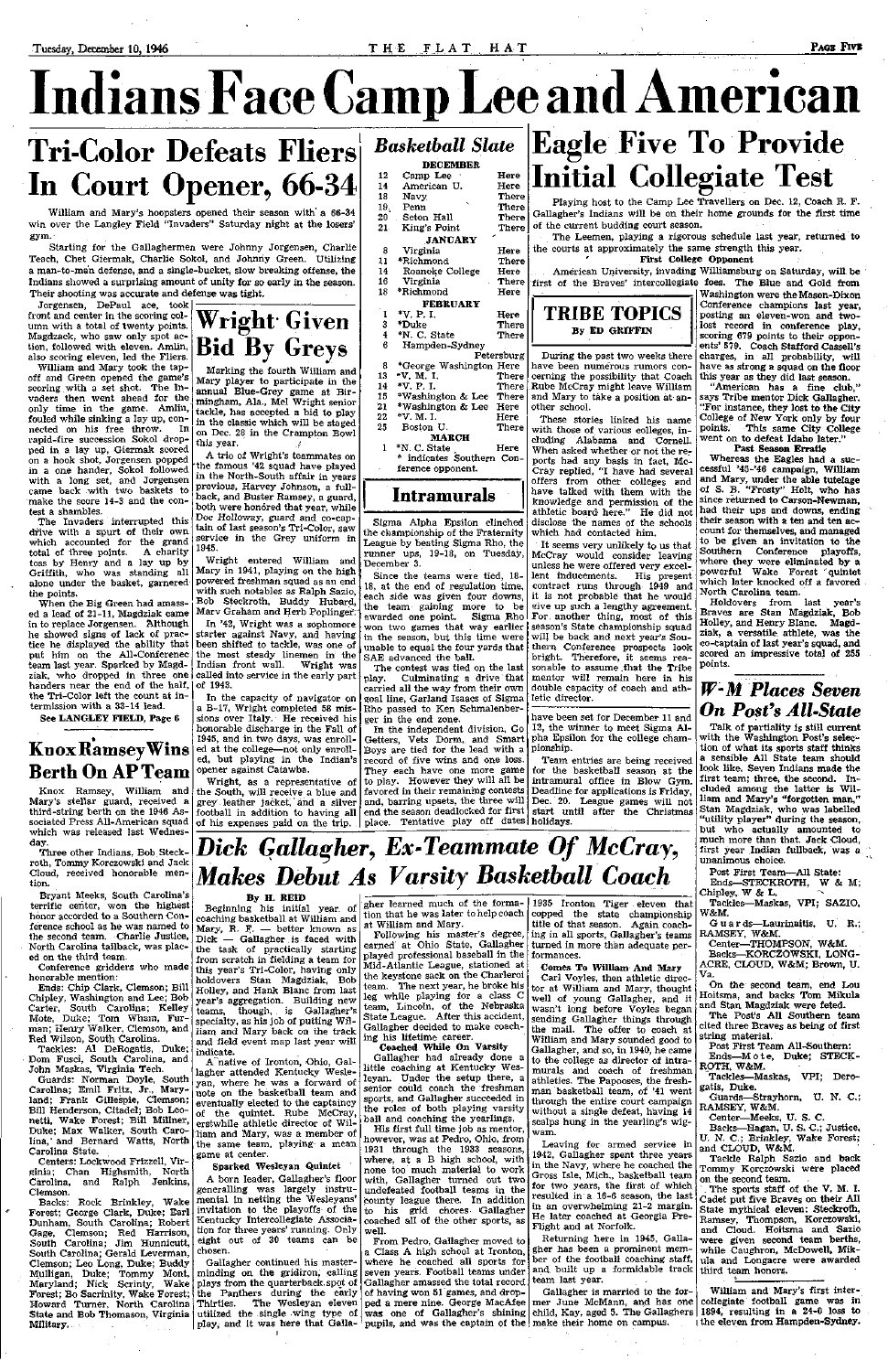## Co-ed Cagers Start Practice

In preparation for the opening tilt with Notre Dame on February 6th, the William and Mary varsity co-ed basketball team has begun practice under the tutelage of Coach Martha Barksdale.

Miss Barksdale was pleased with the caliber of play during the first week of practice and said, "We have very good prospects for this season to be both interesting and successful, but the presence of those who are not participating from last year's squad would be greatly appreciated; and I hope to see them all turn out."

The nucleus of the squaw team will be formed from the following members of last year's squad: Betty Borenstein, Nonnie Fehse, Beegee Grant, Hockie Hockstrasser, Tommy Smith, Jane Ann Hogg, and Elaine Passow. The hopes for a good season are bolstered by many of the members from last year's freshman team, Nat Allen, Pat Bowman, Olivia Gillespie, Jane Oblender, Jimmie Murphy, Sallie Adams, Peggy Philhower, Andy Herman, and Millie Riddle, along with the presence of some promising freshmen, Jean Bamforth, Frances House, Frances Hawley, and Jerry Jerrow.

### **•** *Officiating Board Discusses Ratings*

Meeting Thursday, December 5, at 4 p. m. the Williamsburg Board of Women Officials discussed the training of students for basketball officiating.

Miss Reeder urged that students who are interested be present at the Officiating Clinic, December | lamy, Holley, Toten, and Lucas re-9, in Jefferson Gym. Officials are especially needed to officiate in Intramural games.

The board is seeking to standardize and improve officiating in hockey, soccer, basketball, tennis, softball and swimming. Membership is open to college students and to residents of Williamsburg and nearby communities interested in officiating in one or more of these sports. In connection with this Miss Reeder announced that Josephine Hubbell was awarded an Interniural Rating in Hockey. Ratings are obtainable by written and practical examinations and are classified as Intramural, Local, and National.

The next meeting of the Board will be on Thursday, December 12, at 3 p. m. in Washington 100.





### BALLOTS FOR THE COACHES ALL-AMERICAN

Evidence of the stiff competition for 1946 All-American honors piles up in the office of D. O. ("Tuss") McLaughry, secretary-treasurer of the American Football Coaches Association. Here McLaughry, Dartmouth head coach, and his secretary, Miss Minnie Crosby, study some of the ballots cast by the 475 members of the Association. The Coaches All-American selections will be published in the Dec. 21st Saturday Evening Post in a copyrighted article by Coach Dick Harlow, of Harvard, president of the Association.

# Langley Field

*(Continued From Page 5)* 

Giermak, c  $\begin{bmatrix} 1 \\ 1 \\ 0 \end{bmatrix}$  1 Holley, c  $\ldots$  1 0<br>Sokol.  $\sigma$   $\ldots$  4 2 Sokol, g 4 2 Green, g .2 2 Adkins, g ........................2  $\cdot 0$ <br>Toten, g .......................1 1 Toten, g .....................1

Amlin, f ........................3 5<br>Henry. f ....................1 2 Henry, f ....................1 Groah, f 0 1 1 Griffith, c  $\ldots$  2 2<br>Carpenter, g  $\ldots$  0 0 Carpenter,  $g$  ....................0 0<br>Grenkowski,  $g$  .............1 2

Graboski, g ................0 Hughes, c ..................0

The second half was almost a Lucas, f 0 0 duplication of the first, with the Bellamy, f ....................1 1 second team seeing most of the  $ac$ - Dallet, f .........................0 0 tion. After a lay up by Teach, three fouls and a pivot by Jorgensen,' and a lay up by Green had made the score 44-18, Adkins, Belplaced the starters.

Termination of  $\cdot$ the strike will allow the WAA to consider the question. An interesting fact is that two of the three student members on the athletic governing body were members of sororities who voted unanimously against the WAA amendment. One faculty member admitted she hadn't "thought too much about the matter"—to which I add, schmalz!

Co-ed varsity basketball practice is a week old. In that time it has become evident that there are several top players of last year's varsity and freshman team who are absent from the court. The instructors ask why? The only concrete thing to come

In the rush to get the new WAA  $\vert$  out of discussion with the players was that participating on varsity teams gave too little satisfaction. in relation to the amount of time and energy put into it. Also, should the «WAA take it upon themselves to alter the varsity ruling, many people believe this would have a positive effect on the disinterested Squaws.

Against the substitutes, the Fliers just about played on even terms. With Tatum directing their play and taking a great deal of the shots, the teams matched each other almost point for point. Two W. & M. foul shots were equalized by a hook by Tatum. Holley's lay up, followed by one by Griffith, didn't change the difference between the team's scores. Then, with two minutes left to the game and the score 59-34, Jorgensen returned to the line up.

As soon as he came into the game he was fouled and connected on the free throw. A lay up by Jorgensen and a basket by Toten added to the Indians' total. Just as the buzzer sounded, Jorgensen tapped in a rebound to tally his twentieth point and make the score William and Mary 66; Langley Field 34...

| Barrett, Gamma Phi |    |   |                 |
|--------------------|----|---|-----------------|
| Magdziak, f 5      |    | 1 | 11              |
| Teach, f 2         |    | 0 | 4               |
| Jorgensen, f 8     |    | 4 | 20 <sub>1</sub> |
| William and Mary   | FG | F | т               |
| Field 34.          |    |   |                 |

Take Bridge Honors

Bridge Intramural games began last week in Barrett living room. Representatives from dormitories



### **PENINSULA BANK AND TRUST COMPANY**

Serving Williamsburg and the Peninsula

Member

FEDERAL RESERVE SYSTEM

FEDERAL DEPOSIT INSURANCE CORPORATION

WILLIAMSBURG, VIRGINIA PHONE 400

THE METHODIST CHURCH

Sunday Services '

Class.

11:00 A. M. Morning Worship and Sermon. 6:45 P. M. Wesley Foundation Fellowship. You are cordially invited to Worship with us.

**SKIRTS** *in* **SPORTS**  By BETTY GOUMBE

amendment revised before basketball season is well underway, the sororities took a vote on the ruling. Seven out of nine sororities opposed the amendment and passed on a substituted revision, WAA Action

The big question now is whether the WAA which met last night will act on the nine petitions. Miss Marguerite Wynne-Roberts was handed the petitions last Wednesday but due to the strike it was doubtful if any action could be taken immediately.

Varsity Ruling

0 3 0 3 2 10 6 4 3 **Totals .............27 ' 12 66**<br> **Ex Field FG F T** Langley Field FG F T<br>Amlin. f ......................3 5 11 Grenkowski, g ............ 1 2 4<br>Tatom, g .........................4 0 8 Tatom, g ........................4 0 8<br>Graboski, g .................0 0 0 Totals ..............11 12 34 REV. BEN B. BLAND, Minister 9:45 A. M. Student Discussion **WEST END VALET**  CLEANING AND PRESSING SERVICE SUITS TAILORED TO ORDER *Done Right For Your Delight*  TRY US FOR YOUR NEXT CLEANING **JOB**  607 PRINCE GEORGE **PHONE** 43 **PASTR Y SHO P FANCY CAKES, PIES, BREAD AND ROLLS**  We Close Wednesdays at 1:30 P.M. Not Open Sundays DUKE OF GLOUCESTER STREET **PHONE** 29S

### WIrres

#### No Alternative

When the varsity ruling was passed last year by the Monogram club and sent on to the WAA it stated that a player could choose between varsity and intramurals. However, the ruling when at last added to the rules and regulations in a legal form had had the "choose between" clause deleted and the co-ed athletes resented and still do resent it.

With a schedule of some eight or nine basketball games on the agenda Coach Martha Barksdale will need a squad at full strength. She doesn't have it now—will she get the support of the better players before it's too late?

**WHITE OPTICAL** CO. Medical Arts Building NEWPORT NEWS. VA. »

## **WILLIAMSBURG RESTAURANT**

STEVE SACALIS, Proprietor

**COLLEGE CORNE R** 

*Famous House of Good Foods* 

### HEADQUARTERS FOR COLLEGE GATHERINGS

Full line of

WESTERN STEAKS, CHOPS - CHICKEN DINNERS - CHINESE

FOODS - FRESH SEA FOOD DAILY - AT POPULAR PRICES

— *Air Conditioned* —

PHONE **732**